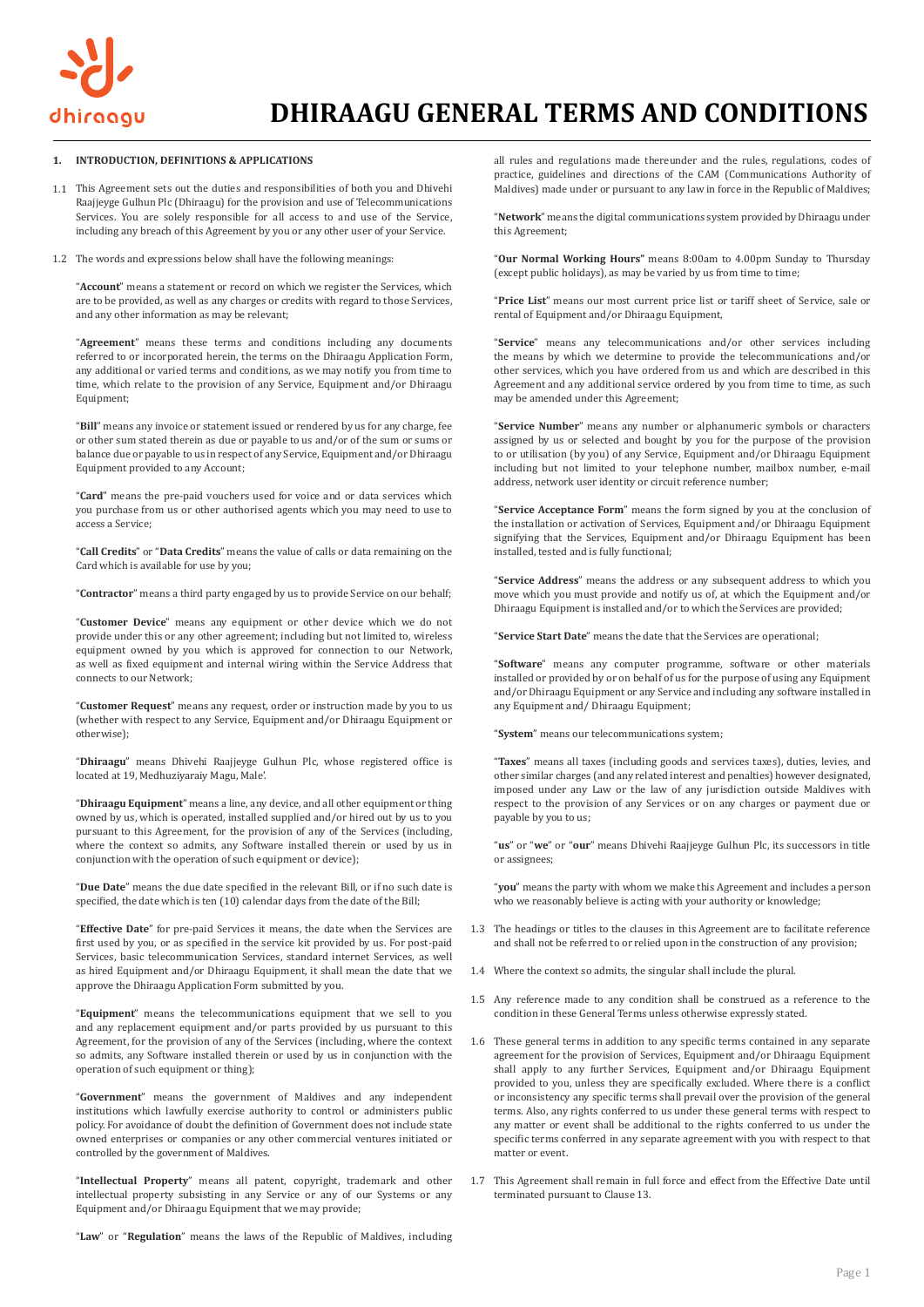

## **APPLICATIONS AND CUSTOMER REQUESTS 2.**

- All applications for Services shall be subject to review and acceptance by us of 2.1 a complete Dhiraagu Application Form. We shall not be liable to use measures beyond our standard practices to verify the accuracy of any information provided by you, nor shall we be obliged to provide or carry out any requests or orders made by you in the absence of any express agreement or confirmation by us.
- 2.2 We reserve the right to reject your application if we discover that you have an outstanding balance with us from any other Account.
- 2.3 Any Customer Request which we have agreed or confirmed to provide, or carry out shall be provided and carried out by us subject to these general terms and any relevant specific terms or such other terms as we may inform you, and within such time or period as we may determine having regard to the circumstances and the resources available. Subject always to the applicable restrictions, limitations and prohibitions in the Law and Regulations, we may, at our discretion, impose and charge, charges at a rate or amount and calculated in a manner as we may determine in respect of any cancellation, amendment or revocation of any Customer Request.
- 2.4 If you request any deferment of the implementation of any Customer Request which we have agreed or confirmed to provide, carry out or implement, we may, at our discretion, impose a charge for such deferment at such rate or in such amount and calculated in such manner as we may determine.

### **DEPOSITS AND CREDIT REFFERENCING 3.**

- 3.1 On applying or requesting for Services, we may require you to pay us a deposit, as security for Dhiraagu Equipment or against non-payment of bills. The amount of the deposit shall be determined by us.
- We may carry out a credit check on you at any time before or during this Agreement 3.2 and if you do not meet our credit criteria or persistently default in paying your Bills on time we may:
	- 3.2.1 reject your application for the Services;
	- 3.2.2 require you to pay a further deposit as is reasonable in the circumstances;
	- 3.2.3 Impose further credit limits or usage limits on your Account in respect of Usage Charges as we see reasonable.
- After forty five (45) working days of this Agreement ending in accordance with the 3.3 provisions contained in Clause 13 we shall return (without interest) the balance of the deposit to you, less any outstanding charges or any loss or damages suffered or sustained by us as a result of any non-performance or non-observance your part of any provisions of this Agreement or any of your other Accounts with us.
- A deposit does not relieve you from your obligations to pay any amounts or 3.4 charges which are due and payable, nor does it constitute a waiver of our right to suspend, disconnect, or terminate the Service due to non-payment of any sums due or payable.

### **CREDIT LIMITS AND USAGE LIMITS 4.**

We reserve the right to impose credit limits or usage limits on your Account in respect of Usage Charges as we see reasonable. Such limit is subject to the following:

- 4.1.1 Froaming services are supplied to Us under arrangements with third party operators. We receive call details from third party operators within one (1) to thirty (30) days. As such charges for roaming services may be excluded from the aforementioned credit limit or usage limit. We advise customers to visit our website to find out about current charges for roaming services. To avoid unexpected charges we caution you to turn off data roaming on your mobile device when traveling abroad; and
- data charges are billed after the conclusion of a session and therefore such 4.1.2 charges may exceed the usage limit or credit limit mentioned above.
- We may at our discretion bar you from making any further calls or receiving data, 4.2 if you exceed such credit limit or usage limit, until we have received payment in respect of all outstanding charges irrespective of whether the charges have been billed or are due.
- You may make a Customer Request to alter your credit limit or usage limit. Any 4.3 such request will be subject to review by us. We will endeavour to provide you

with a response within fifteen (15) working days of receiving your enquiry.

4.4 A credit limit or usage limit does not relieve you from your obligations to pay amounts or charges for services exceeding that limit which are due and payable, nor does it constitute a waiver of our right to suspend, disconnect, or terminate the Service due to non-payment of any sums due or payable.

### **5. SALE AND RENTAL OF EQUIPMENT**

- 5.1 The price for either the sale or rental of Dhiraagu Equipment and or Equipment is either set out in our Price List or can be obtained through a quotation from us. The price does not include any sales tax or any other levy or charge imposed by the Government of the Maldives, which shall be paid by you in such manner and at such rate prescribed by law.
- 5.2 All risks in the Equipment shall pass to you upon delivery. Unless otherwise specified delivery shall be deemed to take place when the Equipment has been delivered to you or to the location specified by you.
- 5.3 All dates and times specified to you for delivery of Equipment are best estimates only unless we inform you otherwise.
- 5.4 You are responsible for ensuring that after delivery of Dhiraagu Equipment, it is not damaged, interfered with, modified, adapted or mistreated by you or by any third party and that it is not repaired by any person other than us. Furthermore, You are responsible for the proper use of the Dhiraagu Equipment and if any Dhiraagu Equipment is damaged, lost or stolen following delivery you must pay our charges for repairing or replacing such Dhiraagu Equipment (the exception being that you shall not be liable to pay any sums in respect of repair or replacement as a result of wear and tear of Dhiraagu Equipment). You shall notify us immediately of any such damage, loss or theft.
- 5.5 Until we have been paid in full for the Equipment supplied to you, you shall hold the same in a fiduciary capacity as bailee for us, and legal and beneficial title to the Equipment shall remain with us. Title to the Dhiraagu Equipment shall be retained by us at all times and you may not remove, tamper with or obliterate any identification mark attached to the Dhiraagu Equipment showing that it is our property. On all occasions when the ownership of the Dhiraagu Equipment is relevant, you shall make clear to third parties that the same is our property. You may not assign or otherwise transfer any Dhiraagu Equipment, either temporarily or permanently, to a third party without our prior consent in writing.
- 5.6 We shall use our reasonable endeavours to ensure that all technical information, particulars of the Equipment and performance specifications and performance descriptions submitted by us are as accurate as possible, but these are not to be treated as binding or as forming part of this Agreement or part of any agreement between us. We shall provide you with any user manual for the Equipment as supplied by the manufacturer.

### **6. INSTALLATION AND ACTIVATION**

- 6.1 We will set a date for installation and/or activation of, Services, Equipment and/ or Dhiraagu Equipment with you in advance. We will where possible keep to the installation and/or activation date, but any times specified to you are best estimates only unless we inform you otherwise.
- 6.2 Notwithstanding Clause 6.1, we may at your request, agree to provide special or express installation and/or activation services. For avoidance of doubt the charges for any special or express services will either be set out in our Price List or can be obtained through a quotation from us.
- 6.3 To install the Services, Equipment and/or Dhiraagu Equipment, we will need access to the Service Address during Our Normal Working Hours.
- 6.4 At your own cost, you shall supply suitable facilities necessary for the Equipment and/or Dhiraagu Equipment to be installed and operated, including but not limited to a suitable environment, a secure electricity supply and all necessary electrical and any other installations and fittings, including concealed internal wiring if required.
- 6.5 We shall try to install the Software, Equipment and/or Dhiraagu Equipment where you want it, but for technical and other reasons, where this may not be possible we may based on our requirements advise you where to install the Equipment and/ or Dhiraagu Equipment.
- 6.6 We may provide special installation services to you if we are required to expand our Network.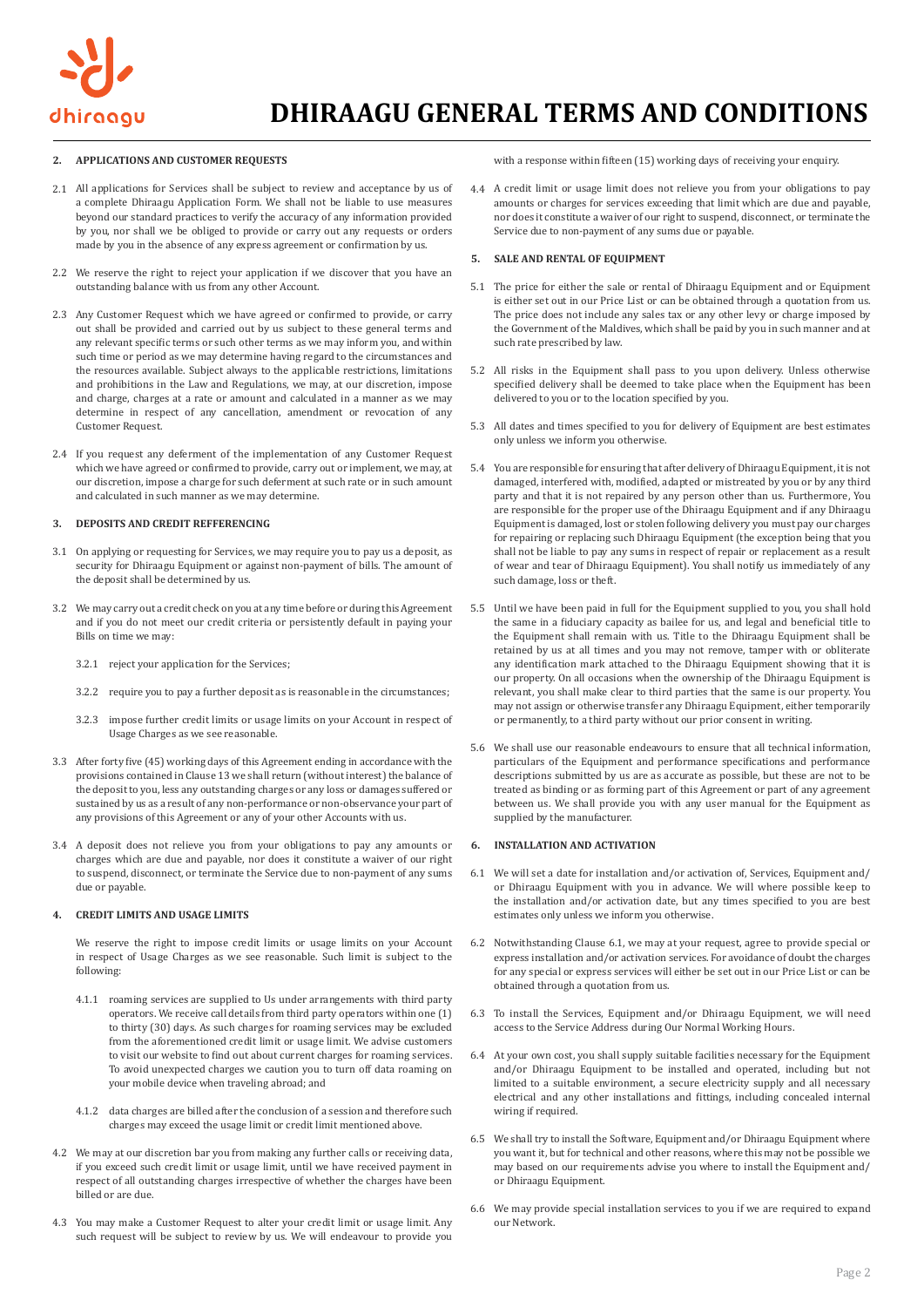

- 6.7 We will cause as little disturbance as reasonably possible when carrying out any work at the Service Address and agree to make good to your reasonable satisfaction any damage that we or our Contractors may cause to the Service Address.
- 6.8 Depending on the Service which is to be installed you may be required to sign a Service Acceptance Form at the conclusion of the installation process signifying that the Service, Equipment and/or Dhiraagu Equipment has been installed and/ or activated, tested and is fully functional.

### **7. ACCESS**

- 7.1 By applying to us for Services and or by using the Services you confirm that you are the current occupier of the Service Address; and either own the Service Address or are a tenant or licensee of the Service Address under a lease, or tenancy or license and have full authority to enter into this Agreement. Also, depending on the Service we may require you to be over 18 years of age.
- 7.2 You give permission to us/our Contractors to:
	- carry out any work at the Service Address necessary to enable us to install, 7.2.1 activate, maintain, repair, alter, renew or remove the Equipment and/or Dhiraagu Equipment;
	- 7.2.2 keep the Dhiraagu Equipment at the Service Address;
	- 7.2.3 enter the Service Address if we need to inspect or remove the Equipment and/or Dhiraagu Equipment. We will always try to give you as much advance notice as possible;
	- place and maintain lines or poles under, upon or over the Service 7.2.4 Address;
	- 7.2.5 you agree not to do anything or allow anything to be done at the Service Address that may cause damage to, or interfere with, the Dhiraagu Equipment or prevent our having easy access to it.
	- 7.2.6 you agree to obtain all other consents necessary for us to carry out any  $9.1.1$ work at the Service Address.
- 7.3 If any of our personnel, or Contractors are required to visit any Service Address to inspect, install, activate, maintain, repair, alter, renew or remove any Equipment and/or Dhiraagu Equipment used by you in connection with any Service, we shall be entitled to charge you for each visit and/or for the work carried out by our personnel and/or Contractor at any such Service Address for the purpose at such rate or in such amount and calculated in such manner as we may determine at the time unless such visit is made to repair or replace any Equipment in the discharge of any of our obligations under any warranty given by us to you with respect to that Equipment.
- 7.4 In the event that:
	- 7.4.1 you cancel any appointment made with us for our personnel or Contractor to visit any Service Address to install, inspect, maintain or repair any equipment or thing; or
	- 7.4.2 our personnel or Contractor is unable at the date and time specified in any such appointment to gain access to the Service Address or to carry out such installation, inspection, maintenance or repair for any reason not attributable to us, or our personnel, or Contractor, we may at our discretion, impose charges at such rate as may be determined by us, as a fee for the cancellation or the visit of our personnel, or Contractor to the Service Address on that date.

### **8 SERVICES**

- 8.1 We agree to provide Services to you for as long as you comply with this Agreement. We will use our reasonable skill and care in providing Services, but cannot guarantee fault-free performance.
- 8.2 We shall maintain Services to the best of our ability. We may, because of matters outside our control or for commercial or technical reasons, need to amend the Services. We will where possible, give you reasonable notice of any such changes to the Service.
- 8.3 We may from time to time provide Services to you as part of a promotion, trial or test service. If so, we reserve the right to withdraw such promotion, trial or test service at any time without notice.
- 8.4 You agree that you have no proprietary right to any Service Number allocated to you including Service Numbers which we market as 'nice numbers', and we reserve the right to change in whole or in part any such numbers or codes. We may at any time terminate the availability of any Service Number or change, re-assign or replace any Service Number without giving any reason thereof.
- 8.5 You agree that you cannot sell or agree to transfer the Service Number provided as part of Services to anyone else without our prior approval. Should the Service Number be transferred, we cannot be held liable for the transfer of any third party services that you may have subscribed to. You shall be solely liable for any misuse, or abuse of any such third party services.
- 8.6 We may make available to other companies authorised to manage our directory information your name, telephone number and address and your preference for directory entry (listed or unlisted).This information will be used by them to provide directory services, either as a published telephone directory, internet listing or a public telephone enquiry and ancillary services. Where appropriate, we may disclose this information to the emergency services. Since telephone directory listings and internet publications may be compiled by third parties we cannot accept responsibility for any error or omission in any directory or internet listing unless caused by our fault. If you would like to have an unlisted service you shall pay us the charge set out in our Price List.
- 8.7 You agree that the telephone directory is our property and you may not reproduce it without our written consent.
- 8.8 Voice and data communications are transmitted over complex networks. We will make all commercially reasonable efforts to ensure your privacy while using our Network, however, privacy cannot be guaranteed and we will not be liable to you for any lack of privacy which you may experience while using the Service.

#### **9 ATTACHMENT**

- 9.1 Your access to the Dhiraagu Equipment, including the wall socket when installed is permitted only to:
	- connect Equipment and/or Customer Device to the wall socket for normal operation. You shall be permitted to install a number of extension points in the Service Address as prescribed by us;
	- facilitate self-testing as part of the fault resolution procedure; and 9.1.2
	- allow connection to the in-house wiring facilities by a qualified contractor. 9.1.3
- 9.2 You shall be responsible for all aspects of provisioning, maintaining and repairing Customer Device. We may however provide guidelines based upon quality standards criteria established by recognised telecommunications authorities. You agree that these guidelines are provided for information purposes only and that we shall have no liability for them.

## **10 CHARGES AND BILLIN**G

- 10.1 We may subject to compliance with the applicable provisions of the Law and Regulations determine and impose charges, we reserve the right to vary or revise any or all charges and payment terms from time to time.
- 10.2 You shall only be charged charges in respect of the Services that you have applied or subscribed for.
- 10.3 Subject to Clauses 4 and 10.11 you shall promptly pay us all the charges and any other sums due or payable to us with respect to any of the Services (including all sums set out in any Bill) by the Due Date in accordance with the payment terms and without any set off, counterclaim, deduction or withholding whatsoever.
- 10.4 Whether you use Services or someone else does, you agree to pay our charges for provision of Services to you, as set out in our Price List or as notified to you and explained below:
	- Installation Charges these are payable by you for the installation, 10.4.1 activation and connection of the Equipment and/or Dhiraagu Equipment;
	- 10.4.2 Special Installation Charges these are payable by you if we provide special installation services and we shall agree with you our charges for such services.
	- 10.4.3 Subscription Fee- these are generally payable monthly in advance for your line rental, call plan and any features that you have subscribed to.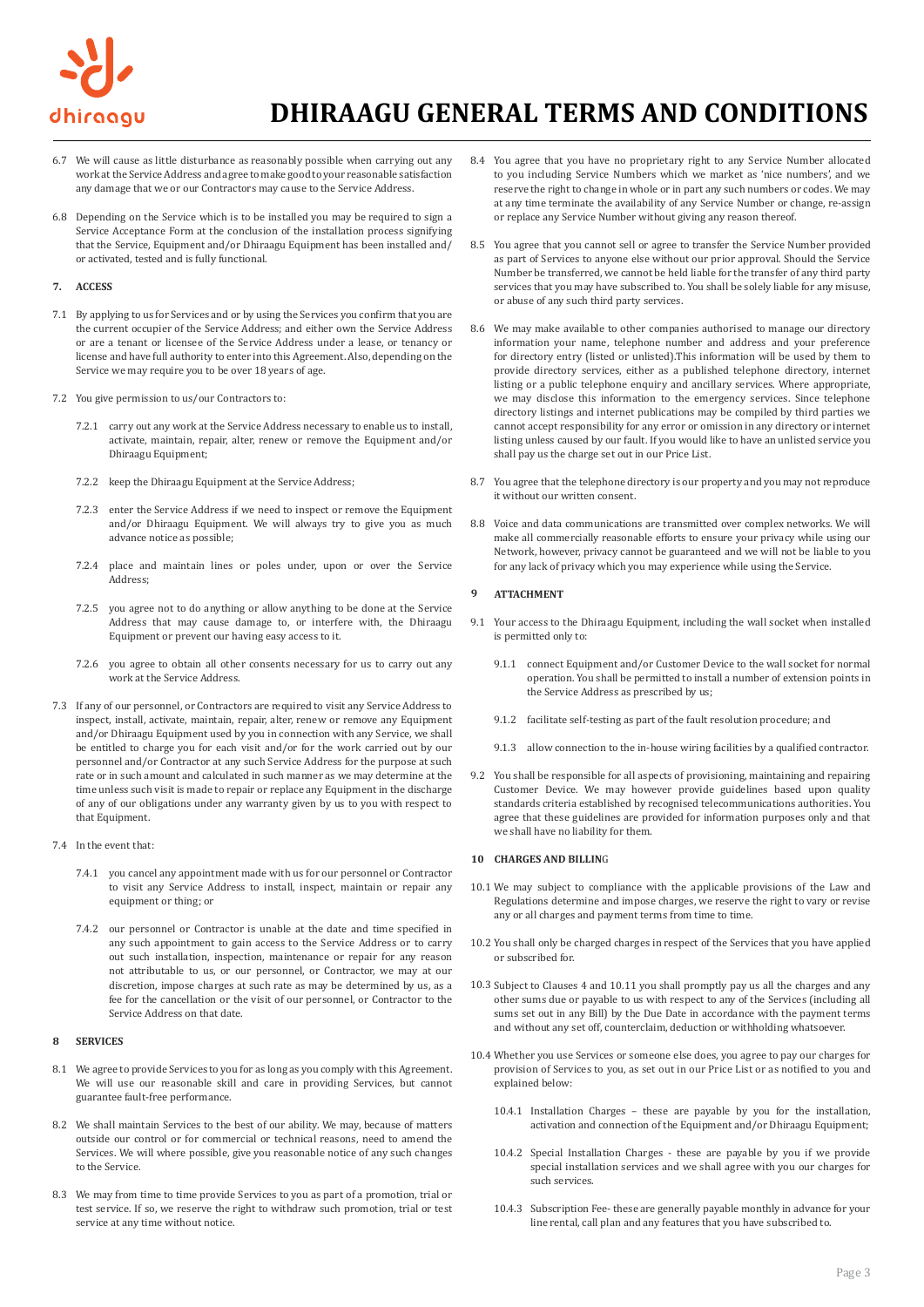

- 10.4.4 Usage Charges these are generally payable monthly in arrears and are billed at the end of the billing cycle in which they were incurred. Usage Charges shall be charged at the rates prevailing at the time of connection of the call. You are responsible for payment for all calls that are answered by fax machines, answering machines and all other forms of equipment, or facilities connected to the dialed number. The use of roaming services of third party operators outside the Maldives is subject to the terms and conditions relating to that operator's service; including service charges which may vary from individual operators. We shall at your request provide you with information concerning charges, provided that we have access to such information.
- 10.4.5 Maintenance Charges these include our monthly maintenance charges in accordance with any specific maintenance agreement for special services that you have requested. They also include one off charges as set out in our Price List where we have attended to a fault on your request which was subsequently proved to be within the Customer Device. As well as our charges in cases where the Customer Devicehas damaged the System or Dhiraagu Equipment.
- 10.4.6 Charges for Premium Services: -depending on the service, these may be charged in advance or in arrears in accordance with our Price List.
- 10.5 We may agree with you on different billing cycles depending on your typical spending levels and may change your billing date for operational reasons.
- 10.6 We shall prepare monthly Bills and make them available on our eBill services and/or have them delivered to the billing address specified in your Dhiraagu Application Form (or such other address as you may notify us from time to time). You must pay each Bill by the Due Date shown on that Bill. Failure to receive a Bill does not relieve you of the responsibility to pay the amount due. If you do not receive a Bill, you should contact us or check with our local office within a period of one (1) month, if no such enquiry has been made to us it shall be deemed that the Bill was properly delivered to you.
- 10.7 If you have agreed to pay your Bill by direct debit or credit card, you authorise us to alter your variable direct debit or credit card instruction in accordance with the charges applicable to your Services. We shall notify your bank or card issuer each billing period of the amount due.
- 10.8 We may charge you interest at a prescribed rate calculated in such manner as may be determined by us from time to time, on overdue amounts calculated from the Due Date until receipt of payment.
- 10.9 You must pay us for all costs and/or expenses, including attorney's fees and expenses, incurred directly or indirectly in the collection of any amount which you owe us under this Agreement.
- 10.10 In the event that Usage Charges are not charged in real time and we subsequently become aware of such use of the Service we reserve the right to charge those Usage Charges to your Account at a later date or in a subsequent Bill.
- 10.11 You may make any enquiries relating to a particular Account or Bill either in person at our local office, by phone, email or in writing, within three (3) months of the date of the Bill in question. We are not obliged to consider claims that any Bill is incorrect made after the three (3) months have elapsed. However, if we agree to do so we may charge a reasonable fee for carrying out such investigation. If following any such investigation, it is found that such a Bill was in fact incorrect we shall refund you that reasonable fee.
	- 10.11.1 We will make all reasonable efforts to conduct a review of any disputed amount, item, entry or matter and will endeavor to provide you with a response within fifteen (15) working days of receiving your enquiry.
	- 10.11.2 Where an item in a Bill is in dispute, you must pay any undisputed amounts before the Due Date or risk possible suspension of Services under Clause 12.1.1 or termination of Services pursuant to Clause 13.4.2;
	- 10.11.3 In case of disputes over any usage of the Services or the charges, our decision shall be based on your usage records in our System (and those of any third party operators where applicable) in providing the Services shall be final and binding.
	- 10.11.4 We will credit (without interest) any overpayment by you with respect to any amount, item, entry or matter stated in the Bill to the relevant Account after we have completed our investigations and are satisfied as to the error or inaccuracy of that amount, item, entry or matter.

10.12 You shall bear and pay all Taxes. If you are required under the Law or Regulations or the law of any jurisdiction outside Maldives to deduct or withhold any sum as Taxes imposed on or in respect of any amount due or payable to us, you shall make such deduction or withholding as required and the amount payable to us shall be increased by any such amount necessary to ensure that we receives a net amount equal to the amount which we would have received in the absence of any such deduction or withholding.

### **11 CHARGES FOR PRE-PAID SERVICE**

- 11.1 You pre-pay for the Service by recharging your Account with us. You do this by purchasing additional Cards or via electronic recharge systems or any other mechanism provided by us.
	- 11.1.1 Call Credits or Data Credits are valid for a prescribed number of days from the day that the Card is activated. Call Credits or Data Credits not used within the prescribed periods expire at the end of the particular period.
	- 11.1.2 If You add additional Call Credits or Data Credits to your Account while it is active, your Account is extended as specified for that particular Card within its expiry period.
	- 11.1.3 Call Credits or Data Credits are not refundable or redeemable for cash.
- 11.2 Your pre-payments are not repayable by us nor is interest payable on any credit you have with us. Each time the Service is used by you (or by someone else using the Service), the Call or Data Credits you have purchased are reduced in accordance with the Usage Charges. You agree that our records determine how much your Account is recharged and the rate of use of the Service. In the event that Usage Charges are not decremented in real time and we subsequently become aware of such use of the Service we shall decrement the Usage Charges from your Account.
- 11.3 You must in any event recharge your Account within the grace period prescribed for the last Card activated on the Account. If you do not do so your Account shall be terminated as per Clause 13.4.3 and you may lose the Service Number assigned to you. You must then obtain a new Service Number from us by paying us the charges set out in the Price List for assigning you a new Service Number.

### **12 SUSPENSION OF SERVICES**

- 12.1 We may immediately suspend Services if:
	- 12.1.1 you fail to make payment of our charges for Services or Equipment and/ or Dhiraagu Equipment by the Due Date or where we provide you with a pre-paid service; you fail to recharge your Account when its balance reaches zero (0);
	- 12.1.2 you fail to pay any deposit when requested by us;
	- 12.1.3 you fail to satisfy us as to your creditworthiness at any point in time;
	- 12.1.4 we are entitled to terminate this Agreement;
	- 12.1.5 we need to carry out repairs, maintenance or improvements to any part of our System;
	- 12.1.6 we believe that devices or equipment used in connection with Services poses a danger to persons or property or interferes with any Services or our Network;
	- 12.1.7 there is an emergency or in order to provide or safeguard services;
	- 12.1.8 we are required to do so by any lawful authority; or
	- 12.1.9 we believe that Services are being used fraudulently or in a way prohibited by Clause 14.
- 12.2 We may at our discretion restrict, suspend or terminate your use of the Service if we discover that you have a substantial outstanding balance with us from any other Account.
- 12.3 Where we suspend Services as a result of your breach of this Agreement, we may not restore Services unless we are satisfied that there will be no repetition of the circumstances giving rise to the suspension. In the case of non-payment by you of any of our charges we may not restore Services until you have paid us all outstanding charges, and a re-connection fee will be billed to you. We reserve the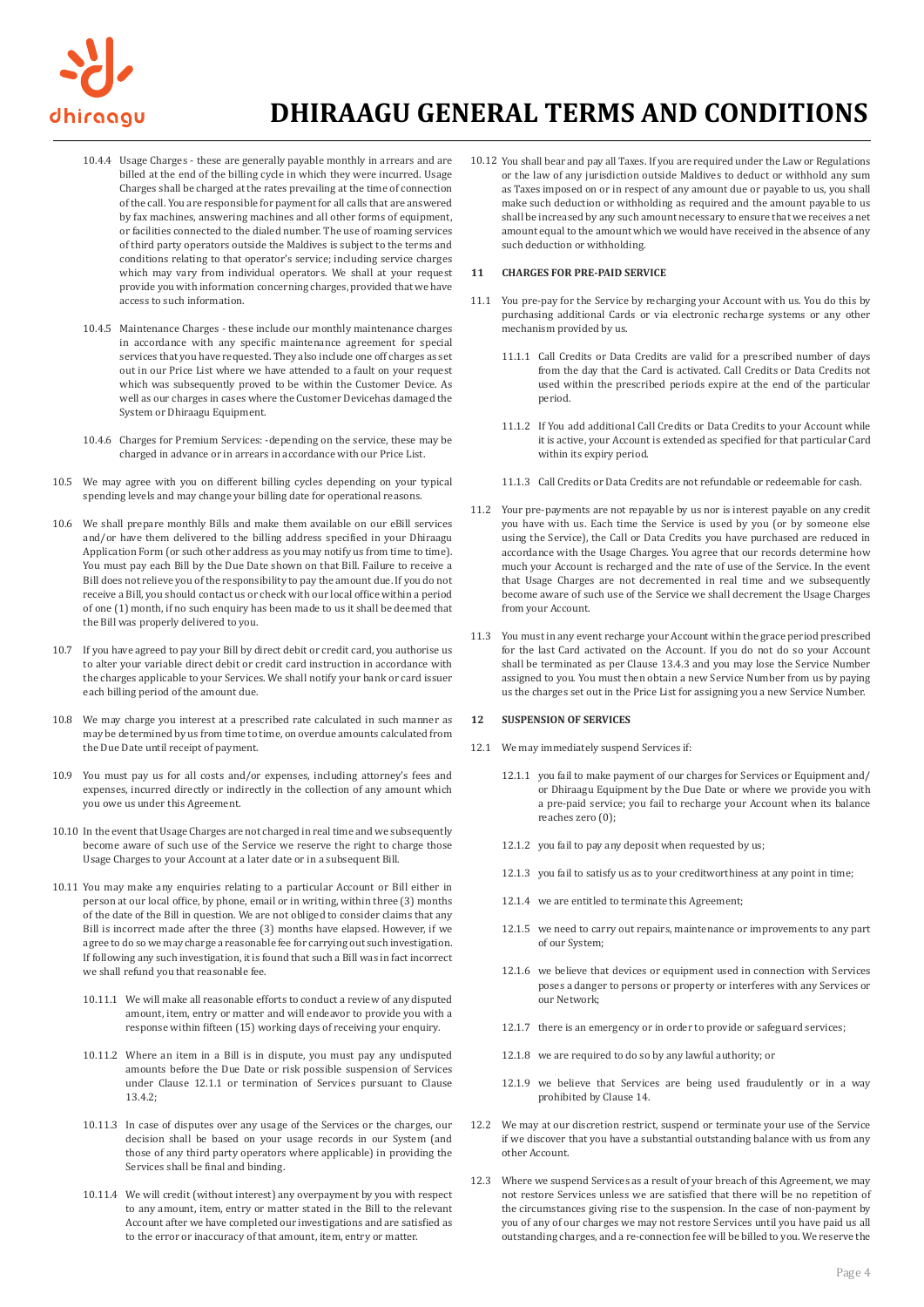

right to ask for further deposit(s) to secure your future liabilities.

- 12.4 You are liable to pay us for all charges billed up to the date of suspension or disconnection unless we decide otherwise.
- 12.5 Where the Service is suspended or terminated we are not obliged to refund any additional pre-paid Call or Data Credits held on your Account.
- 12.6 Nothing in this Clause 12 shall prejudice or affect any of our rights to suspend any Service, conferred by any specific terms.

### **13 TERMINATION OF SERVICES**

- 13.1 You may terminate this Agreement prior to the Service Start Date by giving us written notice. We may charge you our reasonable expenses for any work that we carried out prior to receiving your notice.
- 13.2 Subject to Clause 13.2.1, you may terminate this Agreement by giving us written notice provided that you fulfill the relevant obligations listed in Clause 13.6.
	- 13.2.1 We may from time to time have certain promotions or packages which will require you to have the Service for a specified length of time. If you agree to participate in such promotions or subscribe to such packages you will not be able to terminate the Agreement on notice until the expiration of such commitment period. Furthermore, should you terminate such an agreement you shall be liable pay us either for any charges for the remaining period or the difference between the standard monthly charges and the discounted monthly price multiplied by the number of months the Service was in actual use.
- 13.3 We may terminate any Service at any time by giving not less than fourteen (14) calendar days written notice stating our reason(s) for the termination of the Services, provided that nothing herein prejudices or affect any of our rights to suspend or terminate any Service conferred by any relevant specific terms.
- 13.4 We may terminate this Agreement with immediate effect if:
	- 13.4.1 you break or continue to break your obligations under this Agreement. In the case of minor breaches which are capable of remedy, we shall give you notice of the breach and at least seven (7) calendar days in which to remedy the breach before we terminate this Agreement;
	- 13.4.2 Services have been suspended pursuant to Clause 12.1.1 for a period of more than sixty (60) calendar days;
	- 13.4.3 we provide you with a prepaid service and you maintain a zero (0) balance beyond the expiry of the applicable grace period or you do not recharge your Account prior to the expiry of the Card;
	- 13.4.4 you become bankrupt or insolvent;
	- 13.4.5 you die or lack mental capacity;
	- 13.4.6 where in the opinion of any relevant regulatory authority or law enforcement body, it is not in the public interest to continue providing Services to you for any reason whatsoever;
	- 13.4.7 our license expires or is revoked; or
	- 13.4.8 anything beyond our control prevents us from providing the Service for a period of more than sixty (60) calendardays.
- 13.5 Nothing in this Clause 13 shall prejudice or affect any of our rights to terminate any Service, Equipment and or Dhiraagu Equipment conferred by any specific terms.
- 13.6 In the event of termination:
	- 13.6.1 you shall immediately pay all sums due or accruing due or payable to us with respect to that Service, Equipment and/or the use of any Dhiraagu Equipment up to the date of termination;
	- 13.6.2 you shall immediately return to us all Dhiraagu Equipment used in relation to that Service in good working condition (fair wear and tear being the only exception); and/or
- 13.6.3 we shall be entitled to charge you the cost incurred by us in repossessing or replacing of any Dhiraagu Equipment which you have failed to return to us, and/or of acquiring a replacement of any Dhiraagu Equipment which is returned to us in a damaged or defective condition.
- **14 USE OF SERVICES, EQUIPMENT AND/OR DHIRAAGU EQUIPMENT**
- 14.1 You must use Services, Customer Device, Equipment and/or Dhiraagu Equipment in accordance with our reasonable instructions as notified to you from time to time.
- 14.2 You must not use Services, Your devices, Equipment and/or Dhiraagu Equipment:
	- 14.2.1 to send any message which is defamatory, annoying, threatening, abusive, offensive, obscene, menacing or illegal;
	- 14.2.2 fraudulently or in connection with any criminal activity, or for any purpose prohibited by Law or Regulations, international convention or other law;
	- 14.2.3 in a manner which causes needless anxiety or inconvenience to or infringes the rights of any other person;
	- 14.2.4 in any manner which interferes with, modifies or adapts Dhiraagu Equipment supplied by us whether under this or any other agreement;
	- 14.2.5 in any manner or for any purpose which may circumvent, frustrate or diminish our right to provide telecommunications systems and Services in the Maldives;
	- 14.2.6 in such a way as to avoid, evade or reduce payment of our standard charges for Services;
	- 14.2.7 to provide or receive any telecommunications service which is not provided by us or without our written consent;
	- 14.2.8 in a manner which, we reasonably believe adversely affects the provision of telecommunications services to our other customers; or
	- 14.2.9 in any manner to transmit voice or data communications to a destination outside Maldives by a telecommunications route other than that established or approved by us for that purpose, and you agree that we may block transmission of such voice or data communication over such unauthorised routes.
- 14.3 You agree to be responsible for any claims or liabilities arising out of your failure or failure on the part of your employees, agents, assignees, licensees or other users or third parties, to observe these conditions relating to your use or your permitted use of Services, Customer Device, Equipment and/or Dhiraagu Equipment connected to our Network.

#### **15. UNUSUALLY HIGH USAGE OF THE SERVICE**

- 15.1 In exceptional circumstances, for your and our protection, we may suspend the Services if the number of calls or charges for calls made by you has increased to such an extent that it appears, in our opinion, that the Services are not being used by you in a manner consistent with your previous use.
- 15.2 We will make efforts to contact you before we suspend the Services, but we are not liable for any loss you may suffer if we are unable to do so or if we suspend the Services for a reason covered by this Clause 15.
- 15.3 If we suspend the Services, we will not provide it again until you satisfy us that you are aware of the increase in use of the Services and that you shall pay the Usage Charges relating to such increased usage. Depending on the circumstances, at our discretion we may require you to pay the outstanding charges prior to reconnection. We may in addition bar you from making international calls and/or premium rated calls if, in our opinion, the charges for such calls form a significant proportion of the Usage Charges. We will act reasonably in deciding whether to do any of these things.

#### **16 THE DHIRAAGU EQUIPMENT**

16.1 The Dhiraagu Equipment is our property and we may modify or substitute it from time to time where we have a valid reason for doing so, such as the upgrading our Services or our Network.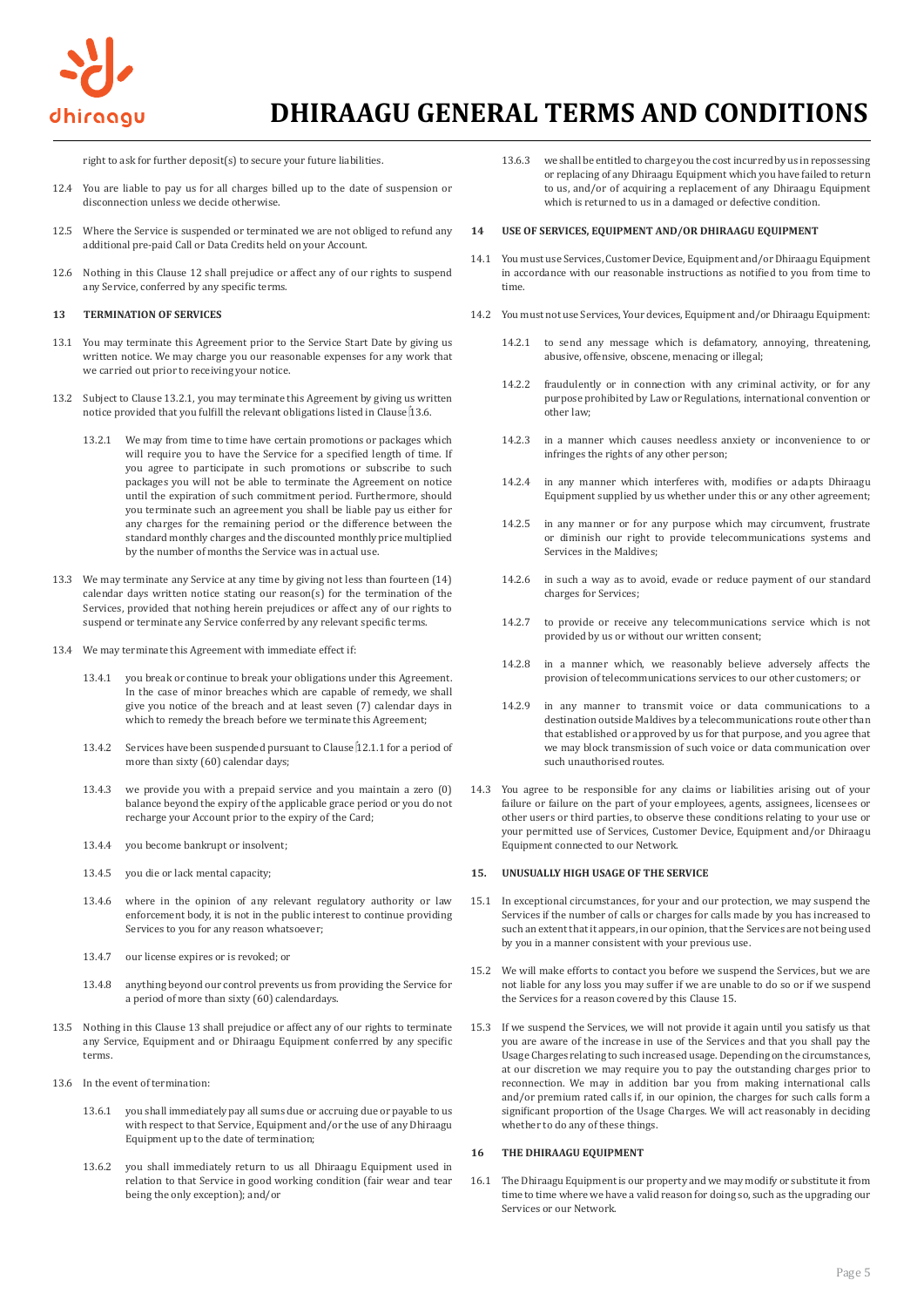

## 16.2 You agree:

- 16.2.1 to keep the Dhiraagu Equipment safe, and to use it in accordance with the manufacturer's and our instructions;
- 16.2.2 not to sell, lend, dispose of, move, damage or otherwise interfere with the Dhiraagu Equipment;
- 16.2.3 to indemnify us against all costs, claims, damage, losses or expenses that we may suffer or incur as a result of any claim by a third party in relation to damage caused to the Dhiraagu Equipment by any Customer Device; and
- 16.2.4 you must notify us immediately of any loss or damage to any part of the Dhiraagu Equipment. You are responsible for the Dhiraagu Equipment and may be charged for any loss or damage. Dhiraagu Equipment that has been lost or stolen shall be replaced in accordance with the terms of this Agreement or any specific terms as may be relevant.

### **17 CUSTOMER DEVICE**

- 17.1 When you subscribe to the Service but use Customer Devicenot provided by us such equipment must comply with standards to be determined by us. We can change these equipment compliance standards at any time.
- 17.2 If you use Customer Device not provided by us we can only provide the Service to you if we can programme such equipment. You agree that it is your responsibility to give us all information which we need to do this, including the name and address of the manufacturer of the equipment, and the initialisation and programming instructions for the equipment. We are under no obligation to obtain this information from the manufacturer or any other source. We cannot guarantee provision of the Service to you when you use Customer Deviceand software not supplied by us.

#### **18 MAINTENANCE**

- 18.1 We shall provide such maintenance and repair services as we reasonably consider necessary to provide Services or Dhiraagu Equipment.
- 18.2 You agree to notify us promptly either in person at our local office, by phone, email or in writing, of any defect in the operation of our System or Dhiraagu Equipment or provision of Services. We aim to respond as soon as possible during Our Normal Working Hours. If you request, we will consider working outside Our Normal Working Hours, but you may be charged additional visit charges at our charging rates set out in the Price List or as quoted by us. Many problems can be corrected remotely without the need to dispatch a technician.
- 18.3 You must not repair or attempt to repair, interfere with, modify, nor adapt Dhiraagu Equipment or restore the Service nor permit anyone else to do so.
- 18.4 If we identify a fault in the Dhiraagu Equipment, we shall either repair or replace the faulty Dhiraagu Equipment, at our discretion, as soon as reasonably practicable.
- 18.5 We may charge you for our reasonable costs and expenses for attending to fault reports or in providing maintenance and repairs if the need for such maintenance arises out of:
	- 18.5.1 misuse, neglect or damage to the Dhiraagu Equipment;
	- 18.5.2 any fault or other problem with Customer Device, or other device not forming part of the Equipment and or Dhiraagu Equipment; or
	- 18.5.3 your failure to reasonably comply with the provisions of this Agreement.
- 18.6 Maintenance and repair services do not include maintenance of Customer Deviceat the Service Address. Maintenance and repair services for Equipment shall be governed by a specific maintenance agreement.

#### **19 WARRANTIES AND LIABILITIES**

- 19.1 You understand that, except for certain services specifically identified as our services, we do not operate or control the internet. You assume total responsibility for your use of the internet. We make no express or implied warranties, representations or endorsements regarding any merchandise, information, products or services provided through the internet.
- 19.2 Services are provided on an "as is" and "as available" basis without warranties of

any kind, express or implied, including but not limited to warranties of title, noninfringement or implied warranties of merchantability or fitness for a particular purpose.

- 19.3 No advice or information given by our employees, agents or contractors (including with respect to any equipment that may be recommended for purchase and/or use with the Service) shall create a warranty.
- 19.4 Any IP address assigned to you remains our property at all times, and we assume no liability whatsoever for any claims, damages, losses or expenses arising out of or otherwise related to any change in IP addressing. Where the Customer has a static IP address, we shall reserve the right to give at least thirty (30) days notice prior to changing that IP address, specifying why the address must be changed.
- 19.5 Any times specified to you for the provision of Service are best estimates only, unless we inform you otherwise. We shall have no liability for any losses or other expenses sustained or incurred by you as a result of delay. You shall not be entitled to refuse acceptance of the Service as a consequence of such delay.
- 19.6 We do not represent, warrant, guarantee or assume any responsibility for the quality of any Service or of the signals or data transmitted as part of any Service (including but not limited to mobile phone, telephone and facsimile transmissions) and shall not be liable for any loss or damage which may be caused by the loss or mutilation of any signals or data at any stage of the transmission.
- 19.7 We are not liable for any lack of privacy which may be experienced when you use our Services, and your usage of the Service is an implied admission that your action tantamount to an action on grounds of privacy, as disclosing the matter yourself.
- 19.8 We accept liability for our failure to perform our obligations and for direct physical damage to the Service Address caused by our negligence, as provided in this Agreement. Nor do we exclude or restrict our liability for death or personal injury caused by our direct negligence or for any liabilities which cannot be excluded by law. However our liability is limited as set out in Clauses 19.9to 19.12 below.
- 19.9 We do not warrant any item of Equipment and/or Dhiraagu Equipment in any manner; we will, however, transfer to you (to the extent permitted by the supplier) any warranty provided by such supplier, with us retaining the authority to exercise your rights there under until the discontinuation of Service. You acknowledge that any applicable warranties may be limited in terms of coverage. The express warranty and undertaking given above is the only warranty given by us and shall be our entire liability including liability for negligence in respect of the sale of Equipment.
- 19.10 Our aggregate liability under this Agreement is limited to the lesser of the total charges for the Service provided during the month in which such liability arises or the sum of Fifteen Thousand Maldivian Rufiyaa (MRf 15,000).
- 19.11 We shall not be liable for special, incidental or consequential damages, including any damages resulting from loss of use, loss of data, loss of profit or loss of business, whether arising out of or in connection with the performance of Services or arising from a tort.
- 19.12 Under no circumstances shall we or our affiliates be liable for any indirect, incidental, special, punitive or consequential damages that result from you or your users' use of or inability to access any part of the internet or reliance on or use of information, services or merchandise provided on or through the service, or that result from mistakes, omissions, interruptions, loss, theft, or deletion of files, errors, defects, corrupted files or viruses, delays in operation, or transmission, or any failure of performance.
- 19.13 Each provision in this Clause 20 operates separately. If any provision is found by a court to be unreasonable or inapplicable, the other provisions shall continue to apply.

### **20 TRANSFER OF SERVICE OR EQUIPMENT FROM ONE CUSTOMER TO ANOTHER**

- 20.1 The Services and Dhiraagu Equipment are provided by us to you and you may not assign the benefit of this Agreement or otherwise transfer Services or Dhiraagu Equipment whether temporarily or permanently to a third party without our prior written approval.
- 20.2 You may apply for the transfer of Services and/or Dhiraagu Equipment to a new customer. Applications must be made to us in writing signed by both